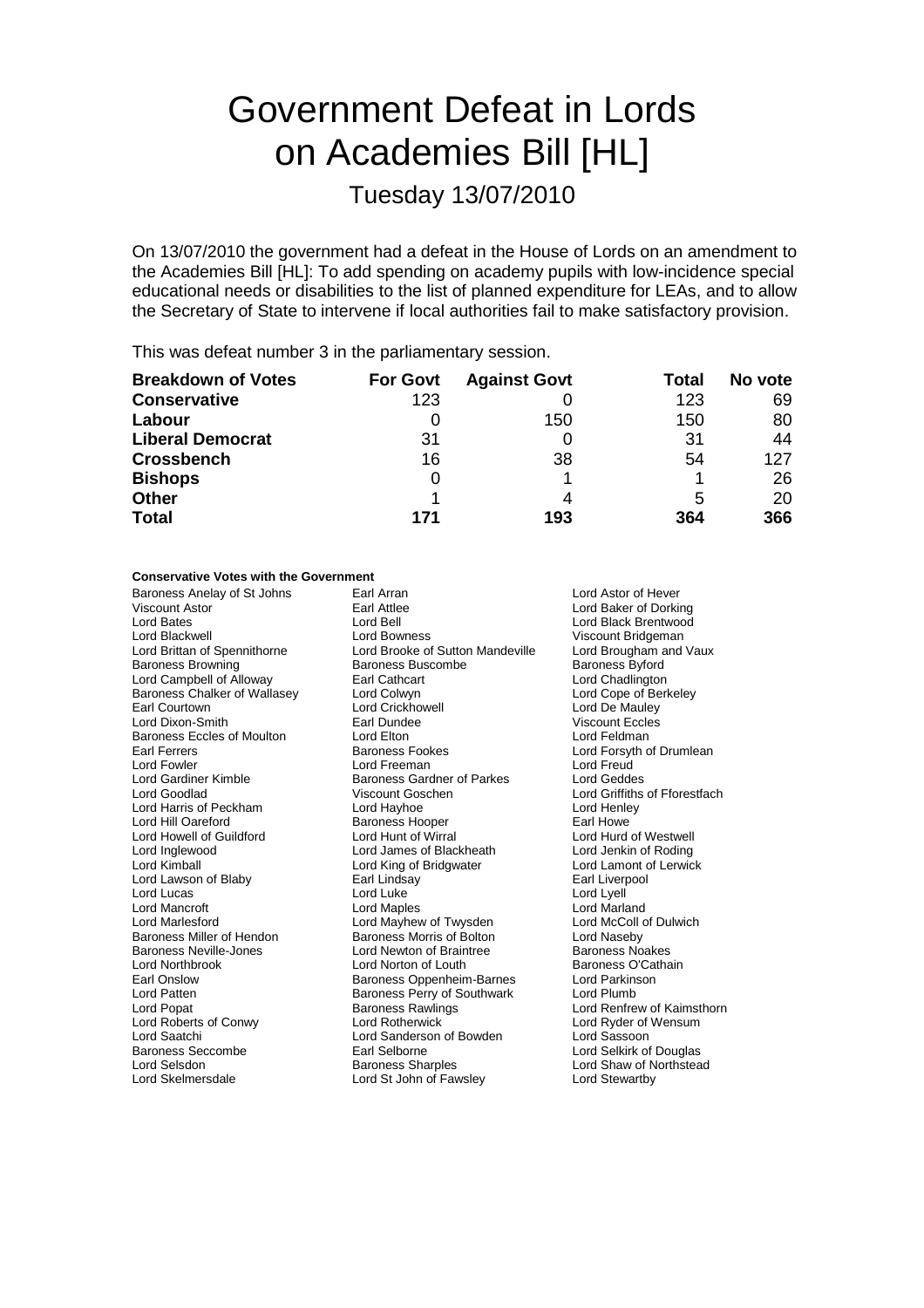Lord Taylor of Warwick Lord Tebbit<br>
Viscount Trenchard
Lord Trimble

Lord Strathclyde Lord Swinfen Lord Taylor of Holbeach Viscount Trenchard Lord Trimble Baroness Trumpington Lord Tugendhat Baroness Verma Lord Wade of Chorlton Lord Wakeham **Lord Waldegrave of North Hill**<br>
Lord Wei **Baroness Wilcox** 

Viscount Younger Leckie

#### **Conservative Votes against the Government**

#### **Labour Votes with the Government**

#### **Labour Votes against the Government**

Lord Anderson of Swansea Lord Archer of Sandwell Baroness Armstrong Hill Top<br>Lord Barch Baroness Armstrong Hill Top Lord Baroness Armstrong Hill Top Baroness Billingham Lord Boateng Lord Borrie Cord Borrie Cord Boyd of Duncansby<br>
Lord Bradley Lord Borrie Lord Brooke of Alverthorp<br>
Lord Brooke of Alverthorp Lord Bradley **Lord Brett** Lord Brett Lord Brooke of Alverthorpe<br>
Lord Brookman **Lord Brooks** of Tremorfa Lord Campbell-Savours Lord Brookman Lord Brooks of Tremorfa<br>Lord Christopher Lord Clark of Windermere Lord Christopher **Lord Clark of Windermere** Lord Clarke of Hampstead<br>
Lord Clinton-Davis **Lord Corbett of Castle Vale** Baroness Corston Lord Clinton-Davis **Lord Corbett of Castle Vale** Baroness Corston<br>
Baroness Crawley **Baroness Crawley** Lord Cunningham of Felling Lord Davies of Oldham Baroness Crawley **Lord Cunningham of Felling**<br>
Lord Davies Stamford **Lord Davies of Coity** Baroness Drake Lord Cord Dubs Lord Bubs Lord Elder<br>
Lord Evans of Watford Lord Evans of Parkside Lord Evans Baroness Farrington of Ribbleton Baroness Gould of Potternewton Lord Graham of Edmonton Lord Grantch<br>Lord Grantchester Lord Grantchester Lord Griffiths of Burry Port Lord Grocott Lord Grenfell<br>
Lord Grocott Lord Griffiths of Burry Port Lord Grocott<br>
Lord Harrison Lord Harrison Lord Harrison Lord Harrison Lord Harris of Haringey Lord Harrison<br>
Lord Haskel Chilton Cord Haworth Lord Haworth Baroness Hayter Kentish Town<br>
Baroness Henig<br>
Baroness Hollis of Heigham Lord Howarth of Newport Baroness Howells of St Davids Lord Hughes of Woodside Lord Hunt of Kings Heath<br>Baroness Jay of Paddington Baroness Jones of Whitchurch Lord Jones Baroness Jay of Paddington Baroness Jones of Whitchurch<br>
Lord Judd<br>
Lord Kennedy Southwark Baroness Kinnock Holyhead Lord Knight Weymouth **Lord Lea of Crondall** Lord Levy<br> **Baroness Liddell Coatdyke** Lord Liddle Lidde Lord Linsey Baroness Liddell Coatdyke Lord Liddle<br>Lord Macdonald of Tradeston Lord MacKenzie of Culkein Baroness Massey of Darwen Lord Maxton Lord Maxton Lord McAvoy<br>
Lord McConnell Glenscorrodale Lord McFall Alcluith Lord Baroness McIntosh of Hudnall Lord McConnell Glenscorrodale Lord McFall Alcluith<br>Lord McIntosh of Haringey Lord McKenzie of Luton Lord McIntosh of Haringey Lord McKenzie of Luton Lord Moonie<br>
Baroness Morgan of Huvton Lord Morgan Corporation Baroness Morgan of Drefelin Baroness Morgan of Huyton Lord Morgan Chromess Morgan baroness Morgan of Dre<br>
Lord Morris of Handsworth Lord Morris of Manchester Lord Morris of Aberavon Lord O'Neill of Clackmannan Lord Patel of Bradford<br>
Lord Pendry Clackmannan Baroness Pitkeathlev Lord Pendry **Baroness Pitkeathley Constitution**<br>
Lord Pendry **Baroness Pitkeathley Lord Plant of Highfield**<br>
Lord Prescott **Baroness Prosser** Baroness Quin Lord Radice **Baroness Ramsay of Cartvale** Lord Rea Lord Richard **Lord Rosser** Lord Rosser **Lord Rosser** Lord Rowlands<br>
Baroness Royall of Blaisdon Lord Sawyer **Lord Rosser Baroness Scotland of Asthal** Baroness Royall of Blaisdon Lord Sawyer<br>
Lord Sewel Cord Sheldon Lord Sewel **Communist Communist Communist Communist Communist Communist Communist Communist Communist Communist Communist Communist Communist Communist Communist Communist Communist Communist Communist Communist Communist** Lord Smith of Leigh Baroness Smith Basildon<br>
Lord Soley<br>
Lord Stone of Blackheath Lord Thomas of Macclesfield Baroness Thornton **Baroness Thomas**<br>
Lord Tomlinson Lord Triesman<br>
Lord Tomicliffe Lord Touhig Lord Triesman Lord Tunnicliffe Lord Wedderburn of Charlton Lord West of Spithead Baroness Wilkins<br>Lord Whitty Baroness Wilkins

Baroness Adams of Craigielea Lord Adonis Lord Ahmed Lord Bach Lord Barnett Lord Bassam of Brighton Baroness Golding<br>
Lord Graham of Edmonton<br>
Lord Grantchester<br>
Lord Grantchester Baroness Hollis of Heigham Lord Kennedy Southwark Lord King of West Bromwich<br>Lord Kinnock Lord Kirkhill Lord Morris of Manchester<br>
Lord Patel of Bradford<br>
Lord Patel of Blackburn Baroness Prosser Baroness Taylor of Bolton Lord Whitty **Communist Communist Communist Communist Communist Communist Communist Communist Communist Communist Communist Communist Communist Communist Communist Communist Communist Communist Communist Communist Communist** 

Lord Davies Stamford Lord Davies of Coity<br>
Lord Dixon<br>
Lord Dixon<br>
Lord Donoughue<br>
Lord Donoughue Lord Donoughue Lord Evans of Parkside<br>
Lord Eaulkner of Worcester<br>
Baroness Ford<br>
Cord Faulkner of Worcester<br>
Lord Evans Baroness Ford Lord Foulkes of Cumnock Baroness Gale Baroness Gale Baroness Gibson of Market Rasen<br>Baroness Golding Baroness Golding Baroness Colding Lord Gordon of Strathblane Lord MacKenzie of Culkein Lord Mackenzie of Framwellgate<br>Lord Maxton Lord McAvoy Lord Soley <sup>C</sup>ord Stone of Blackheath Baroness Symons of Vernham Dean<br>Lord Taylor of Blackburn Baroness Taylor of Bolton Lord Temple-Morris Lord Warner **Baroness Warwick of Undercliffe**<br>
Lord West of Spithead<br>
Baroness Whitaker Lord Young of Norwood Green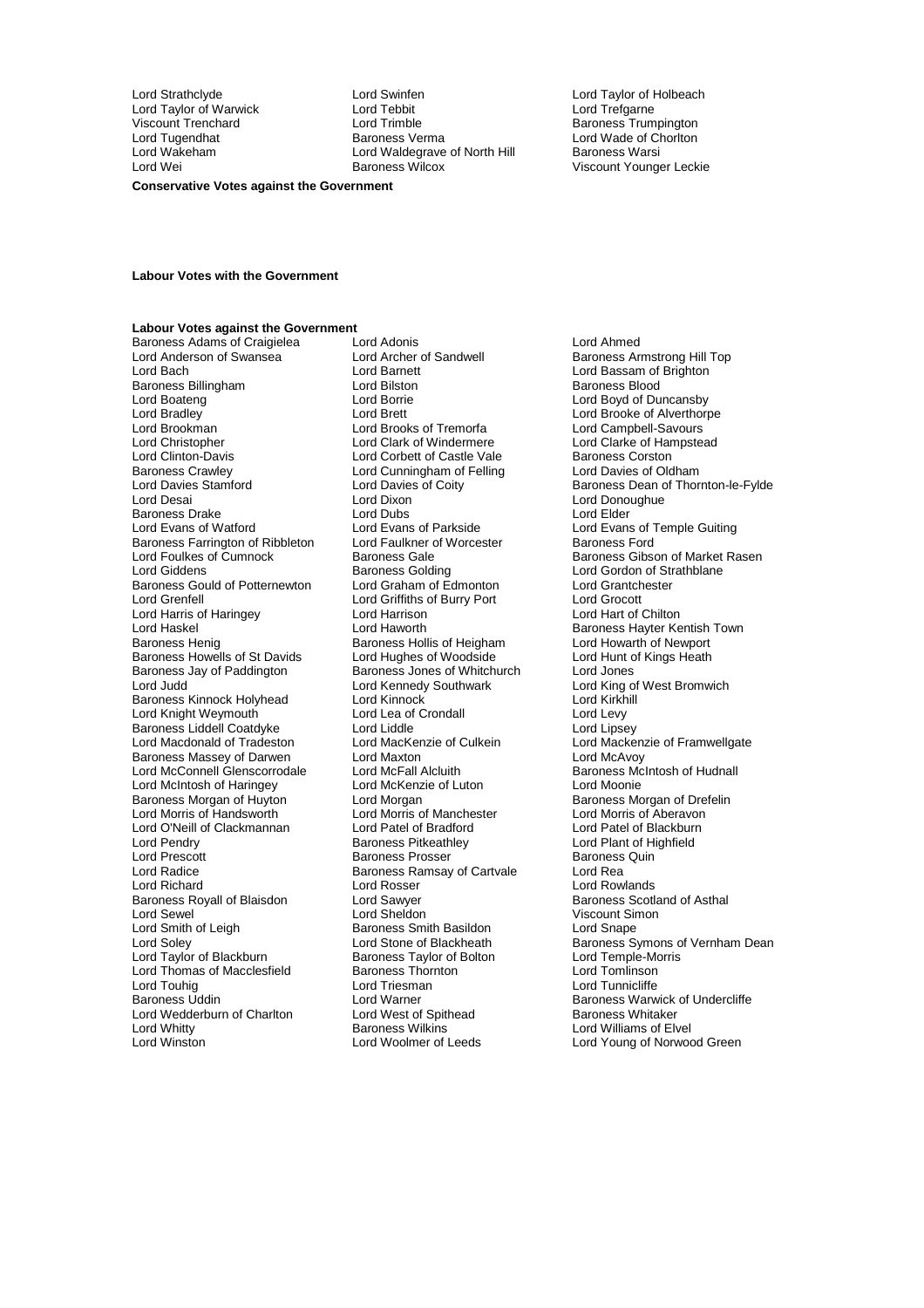### **Liberal Democrat Votes with the Government**<br>Lord Addington Lord Alderdice

Baroness Bonham-Carter of Yarnbury Lord Bradshaw **Lord Burnet**<br>Lord Cotter **Lord Burnet**<br>Lord Dykes Viscount Falkland<br>
Lord German Lord German Lord Live and Coodhart<br>
Lord Livsey of Talgarth Lord Maclennan of Rogart Baroness Maddock Lord Oakeshott of Seagrove Bay Lord Redesdale<br>Lord Roberts of Llandudno Lord Rodgers of Quarry Bank Lord Shutt of Greetland Lord Taverne Lord Taverne Lord Teverson<br>Baroness Thomas of Winchester Lord Tordoff Lord Lord Wallace of Saltaire Baroness Thomas of Winchester Lord Wallace of Tankerness

Lord Addington Lord Alderdice Lord Avebury Lord Cotter Lord Dholakia Lord Dykes Lord Maclennan of Rogart

Lord McNally **Lord Methuen**<br>
Lord Dakeshott of Seagrove Bay Lord Redesdale **Baroness Nicholson of Winterbourne**<br>
Lord Oakeshott of Seagrove Bay Lord Redesdale Lord Rodgers of Quarry Bank Baroness Scott of Needham Market<br>Lord Tayerne Bank Baroness Scott of Needham Market

### **Liberal Democrat Votes against the Government**

# **Crossbench Votes with the Government**<br>Viscount Allenby of Megiddo Lord Alton of Liverpool

Baroness Deech Lord Eame<br>
Lord Kakkar Lord Luce Lord St John of Bletso

Baroness Butler-Sloss Lord Craig of Radley<br>
Lord Eames Lord Craig of Radley<br>
Lord Eames Lord Fellowes Lord Kakkar Lord Luce Lord Mawson

# **Crossbench Votes against the Government**

- Lord Cobbold **Baroness Coussins**<br>
Lord Dear **Baroness D'Souza** Earl Sandwich Baroness Stern<br>
Lord Walpole Baroness Warnock<br>
Baroness Warnock Lord Williamson of Horton **Baroness Young of Hornsey**
- Baroness Campbell of Surbiton Lord Chorley **Earl Clancarty**<br>
Lord Cobbold **Collect Construent Construent Construent** Craigavon Lord Dear Baroness D'Souza Lord Elystan-Morgan Earl Erroll Baroness Finlay of Llandaff Baroness Grey-Thompson<br>Lord Harries of Pentregarth Baroness Howarth of Breckland Baroness Howe of Idlicote Exaroness Howarth of Breckland Baroness Howarth of Breckland Baroness Howe of Indian Baroness Howe of Indian B Lord Kilclooney The Lord Krebs Earl Listowel<br>Lord Low of Dalston The Collection Circle Cover Corress Collection Circle Cover Cover Cover Cover Cover Cover<br>Cover Cover Cover Cover Cover Cover Cover Cover Cover Cover Cover C Viscount Montgomery of Alamein Baroness O'Loan<br>Lord Quirk Baroness O'Loan Baroness O'Neill of Bengarve Lord Quirk Cord Ramsbotham Cord Ramsbotham Lord Ramsbotham Cord Ramsbotham Cord Rix Lord Rees of Ludlow **Baroness Richardson of Calow** Lord Rix<br>
Earl Sandwich **Baroness Stern** Lord Tanlaw

Viscount Allenby of Megiddo Lord Alton of Liverpool Lord Armstrong of Ilminster<br>
Lord Broers
Lord Craig of Radlev
Lord Craig of Radlev
Lord Craig of Radlev
Lord Craig of Radlev
Lord Craig of Radlev
Lord Craig of Radlev

Lo Viscount Slim

> Lord Cameron of Dillington Viscount Waverley

### **Bishop Votes with the Government**

**Bishop Votes against the Government** Bishop of Chester